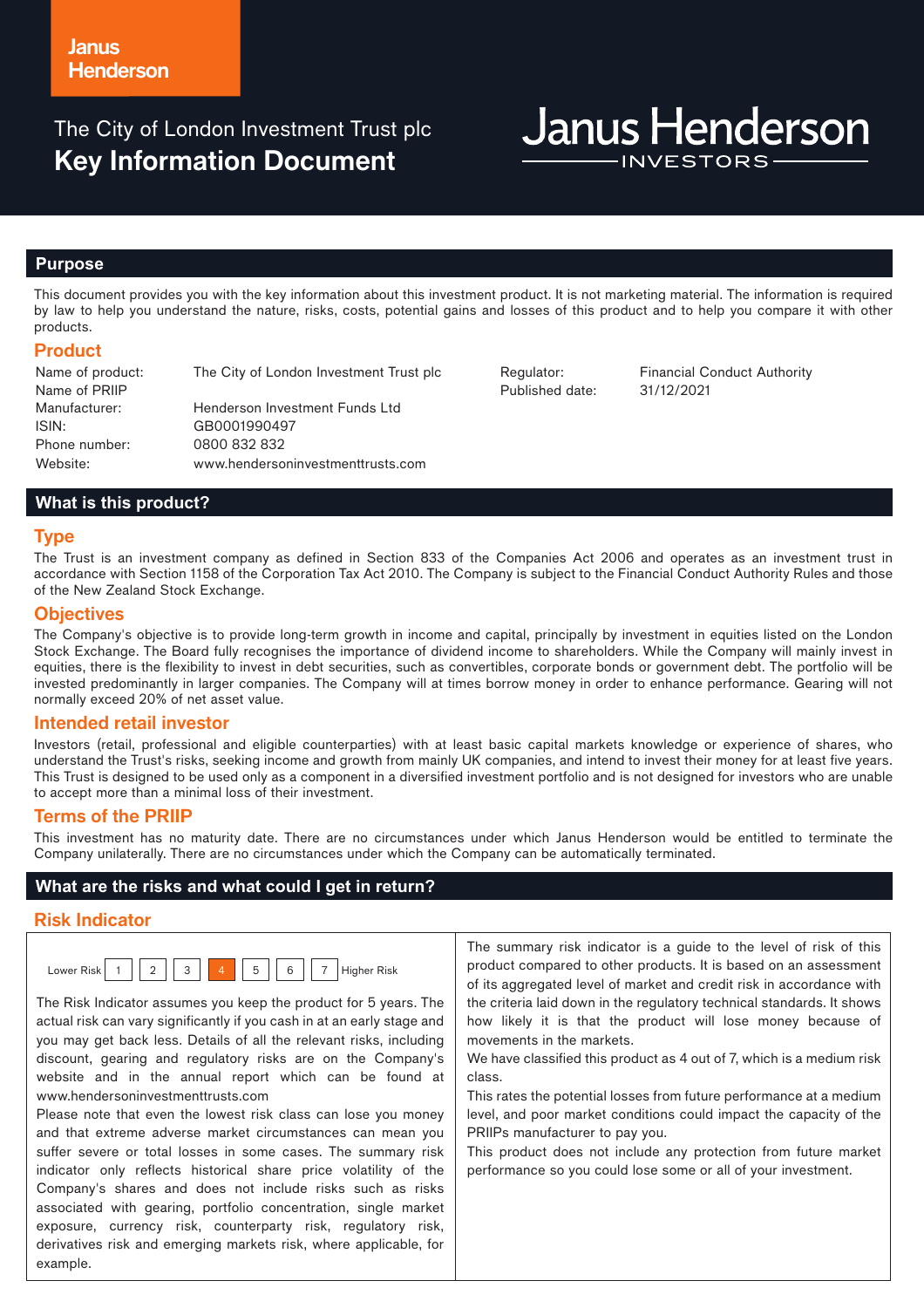# Janus Henderson **INVESTORS**

# **Performance Scenarios**

| Investment £10,000     |                                     |            |            |            |
|------------------------|-------------------------------------|------------|------------|------------|
| <b>Scenarios</b>       |                                     | 1 year     | 3 years    | 5 years    |
| <b>Stress scenario</b> | What you might get back after costs | £1,745.53  | £4,834.43  | £3,803.53  |
|                        | Average return each year            | $-82.54%$  | $-21.52%$  | $-17.58%$  |
| Unfavourable scenario  | What you might get back after costs | £8,201.66  | £7,314.77  | £6,864.11  |
|                        | Average return each year            | $-17.98%$  | $-9.90\%$  | $-7.25%$   |
| Moderate scenario      | What you might get back after costs | £10,257.97 | £10.767.96 | £11,303.31 |
|                        | Average return each year            | 2.58%      | 2.50%      | 2.48%      |
| Favourable scenario    | What you might get back after costs | £12,778.96 | £15,788.49 | £18,539.64 |
|                        | Average return each year            | 27.79%     | 16.44%     | 13.14%     |
|                        |                                     |            |            |            |

This table shows the money you could get back over the next 5 years, under different scenarios, assuming that you invest £10,000 for 5 years.

The scenarios are calculated on historical share price total return performance figures from the last 5 years when markets have been particularly strong and might not be replicated in the future. When there has been steady and consistent growth over the relevant period of time it can make the performance scenarios look overly optimistic; past performance is not a guide to future performance and future returns could be significantly different from those shown. The returns shown are produced by applying a prescribed formula to the Trust's returns over the last five years. They are not intended to show that the past performance of the Trust is expected to continue or to indicate which scenario is most likely over the time periods shown. The stress scenario outcome, which is calculated using a prescribed formula based on the Trust's worst performing days over the last 5 years, shows what you may have got back in extreme market circumstances but does not take into account the scenario where the share price of the investment falls to zero and your maximum loss would be the full amount of your investment.

The scenarios shown illustrate how your investment could perform. You can compare them with the scenarios of other products.

The scenarios presented are an estimate of future performance based on evidence from the past and are not an exact indicator. What you get will vary depending on how the market performs and how long you keep the investment.

The figures shown include all the costs of the product itself but may not include all the costs that you pay to your advisor or distributor. The figures do not take into account your personal tax situation, which may also affect how much you get back.

# **What happens if Henderson Investment Funds is unable to pay out?**

In the event of the default or liquidation of Henderson Investment Funds Limited, there would be no direct impact on investors as the assets in the Trust are held independently of Henderson. The Board of the Trust would seek to find a new investment manager. However, a default by the Trust or any of the underlying holdings could affect the value of your investment. You may sell your shares at any time on the London Stock Exchange using your share dealing service. Your shares are sold to another buyer in the market and not directly to the Trust or Henderson Investment Funds Limited. If the Trust goes into liquidation the investments will be sold and you will receive your pro rata share of the proceeds after settlement of any liabilities. Investment trusts are not covered by the Financial Services Compensation Scheme.

# **What are the costs?**

The Reduction in Yield (RIY) shows what impact the total costs you pay will have on the investment return you might get. The total costs take into account one-off, ongoing and incidental costs. The amounts shown here are the cumulative costs of the product itself, for three different holding periods. They include potential early exit penalties. The figures assume you invest £10,000. The figures are estimates and may change in the future.

# **Costs over time**

| Investment £10,000 Scenarios    | If you cash in after 1<br>vear | If you cash in after 3<br><b>vears</b> | If you cash in after 5<br><b>vears</b> |
|---------------------------------|--------------------------------|----------------------------------------|----------------------------------------|
| Total costs                     | £85.53                         | £254.41                                | £420.41                                |
| Impact on return (RIY) per year | 0.86%                          | $0.86\%$                               | 0.86%                                  |

The person selling you or advising you about this product may charge you other costs. If so, this person will provide you with information about these costs, and show you the impact that all costs will have on your investment over time.